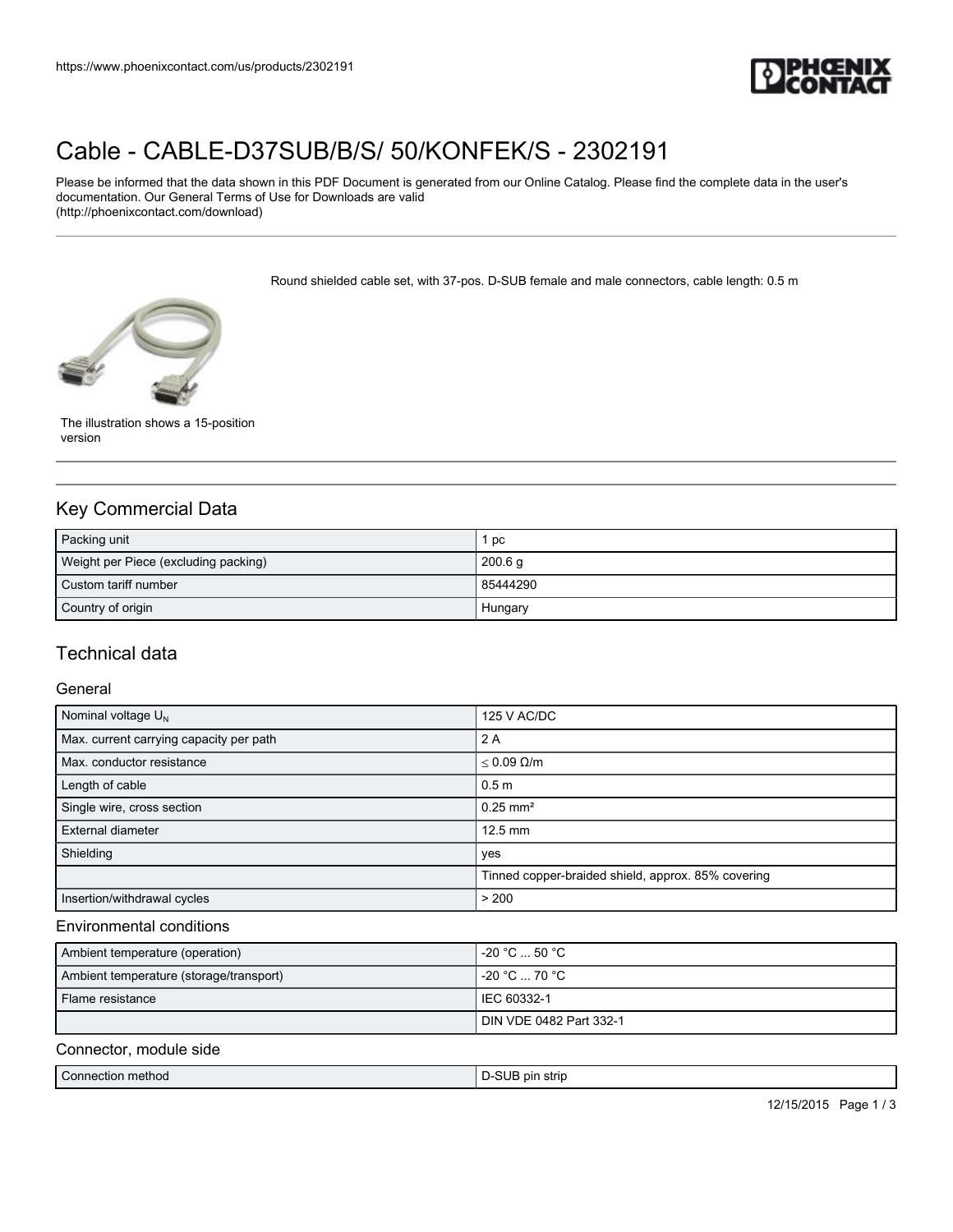

# [Cable - CABLE-D37SUB/B/S/ 50/KONFEK/S - 2302191](https://www.phoenixcontact.com/us/products/2302191)

# Technical data

#### Connector, module side

| Number of connections       |    |
|-----------------------------|----|
| Number of positions         | نۍ |
| Conductor cross section AWG | 24 |

### Connector, controller side

| Connection method           | D-SUB socket strip |
|-----------------------------|--------------------|
| Number of connections       |                    |
| Number of positions         | -37                |
| Conductor cross section AWG | 24                 |

#### Supported controller

Controller and the controller controller and the controller controller and the controller controller and the controller controller and the controller controller controller and the controller controller controller controlle

# Standards and Regulations

| Connection in acc. with standard | CUL                     |
|----------------------------------|-------------------------|
| Flame resistance                 | IEC 60332-1             |
|                                  | DIN VDE 0482 Part 332-1 |

## **Classifications**

### eCl@ss

| eCl@ss 4.0 | 27060306 |
|------------|----------|
| eCl@ss 4.1 | 27060306 |
| eCl@ss 5.0 | 27061801 |
| eCl@ss 5.1 | 27061801 |
| eCl@ss 6.0 | 27061801 |
| eCl@ss 7.0 | 27061801 |
| eCl@ss 8.0 | 27249205 |

## ETIM

| <b>ETIM 2.0</b> | EC000237 |
|-----------------|----------|
| <b>ETIM 3.0</b> | EC000237 |
| <b>ETIM 4.0</b> | EC000237 |
| <b>ETIM 5.0</b> | EC000237 |

## UNSPSC

| UNSPSC 6.01          | 26121620 |
|----------------------|----------|
| <b>UNSPSC 7.0901</b> | 26121620 |
| UNSPSC 11            | 26121620 |